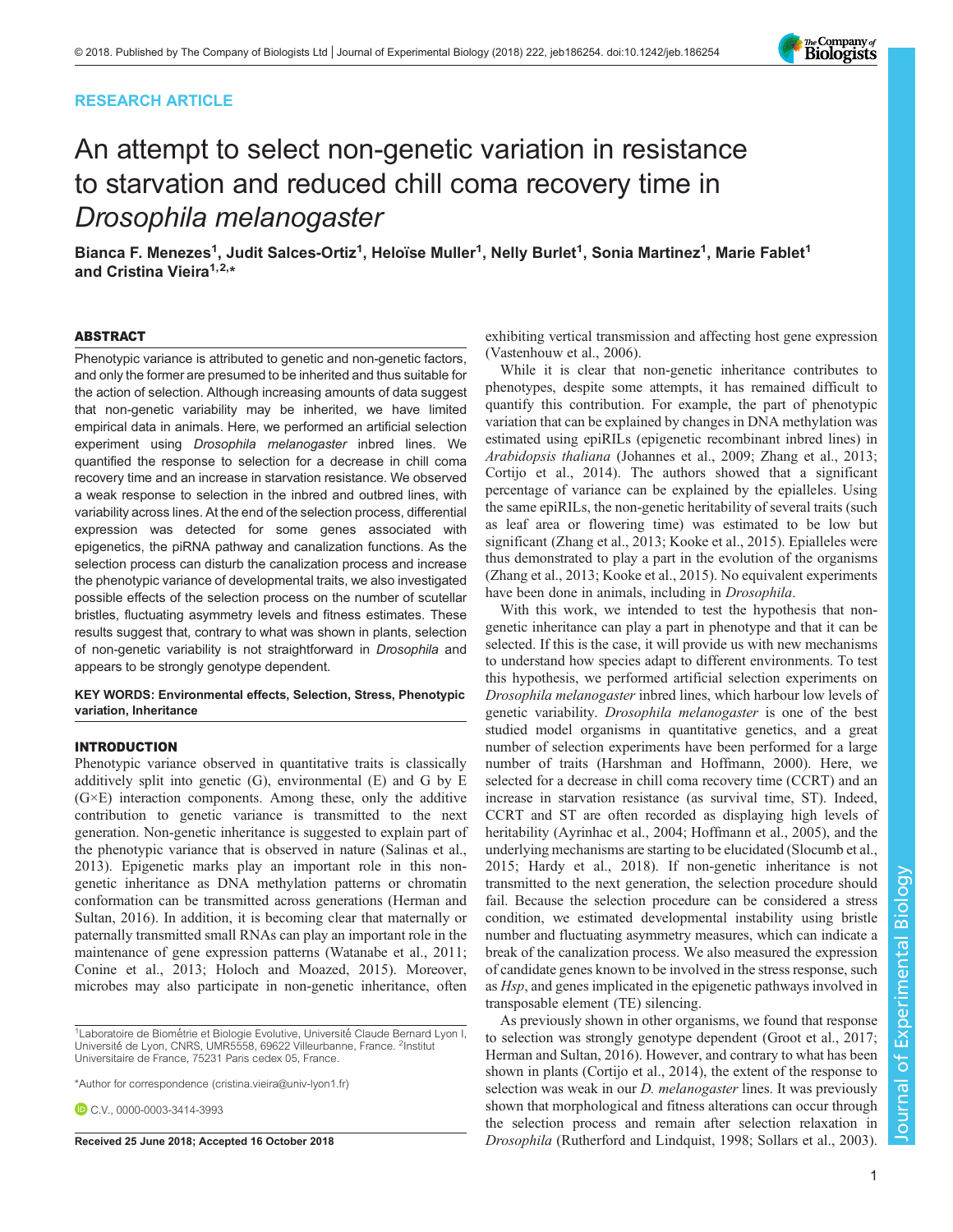This was not an obvious result in our experiment. However, we did detect expression changes for some genes following the selection process, such as thor, Hsp27 and ago3.

## MATERIALS AND METHODS Drosophila melanogaster lines

Samples of natural populations of D. melanogaster were collected from a single population at Gotheron, France (44°56′0″N, 04°53′ 30″E) in June 2014 using fruit bait. Thirty isofemale lines were established directly from gravid females from the field. Brother– sister matings were subsequently performed for 30 generations, resulting in 30 inbred lines, which are thought to harbour very low intra-line genetic variability [\(Falconer and Mackay, 1996](#page-7-0)). We randomly chose three of these lines to continue with the experiments, denominated 6.6, 10.1 and 15.4. An outbred line was built from one virgin pair sampled from each of the 30 isofemale lines. The progeny arising from these flies constituted generation 0. This outcome provided a control line displaying initial genetic variability, which we expected to respond to selection. Indeed, this initial genetic pool was made of a variety of alleles, either favourable or unfavourable to starvation resistance or chill coma recovery time. The selection process applied on this outbred line allowed the removal of unfavourable alleles, and therefore made the genetic pool evolve in the intended direction. As inbred lines display non-genetic variability, whereas the outbred line displays both genetic and non-genetic variability, response to selection was expected to be stronger in the outbred line than in the other lines. Flies were maintained in the laboratory at 24°C in a standardized culture medium for Drosophila.

## Chill coma and starvation assays CCRT

We only considered 2–5 day old flies, as previous studies found that CCRT depended on age ([David et al., 1998](#page-6-0)). Flies were first sexed on ice within a 5°C chamber, and 50 females were then transferred into empty plaques (one female per well) and placed in chambers containing melting ice. After 16 h, individuals were promptly removed from cold to room temperature (24°C), and CCRT was measured individually by recording the time until the fly could stand on its legs ([Gibert et al., 2001\)](#page-7-0).

# **ST**

Flies were put into starvation vials (1.5% agar medium) with no nutritional value, only allowing the flies to obtain ingestible moisture [\(Bubliy and Loeschcke, 2005;](#page-6-0) [Harshman et al., 1999; MacMillan](#page-7-0) [et al., 2009](#page-7-0)). The 2–5 day old females were sampled using an insect aspirator, without anaesthesia. Five tubes were established, each containing 10 females and kept at 25°C with 70% relative humidity. The number of dead flies was recorded three times per day.

## Selection experiments

Artificial selection was applied during 10 generations, without relaxation, on samples of 50 females.

For CCRT decrease, a selection pressure of 20% was applied, i.e. the first 10 recovering females were used as the breeders for the next generation. Ten other pairs were randomly selected from a pool of flies to make up the control lines. Each selected line had its own control, maintained in the same conditions (temperature, density and culture medium), except that it was subjected to neither chill nor starvation, with the aim of minimizing the effects of microenvironmental variations. Individuals that took longer than 120 min to recover from chill coma were excluded from the analysis.

For starvation resistance, approximately 50% of surviving females (L50) from the five replicates were used to make the subsequent generation. As selection was performed only on females, at each generation, males were randomly taken from the pool of males in the same numbers as females. After each treatment, flies were placed into vials containing fresh food and survival was measured 24 h later. All control lines were kept with the same number of flies as the selected lines at each generation. Thus, we ensured that density was not a variable to be considered in the analyses.

# Morphological alterations and fitness estimates

All measures were recorded 10 generations after the end of the selection process; that is, at generation 20. Thirty females per line were analysed, for a total of 480 individuals. All visible morphological alterations (deformed body parts) were recorded [\(Table S1](http://jeb.biologists.org/lookup/doi/10.1242/jeb.186254.supplemental)). We also recorded the number of scutellar bristles (SCT), which is considered a strongly canalized trait ([Rendel, 1959; Sgrò](#page-7-0) [et al., 2010](#page-7-0)). Indeed, changes in SCT number would be reflective of alterations of canalization.

## Fluctuating asymmetry (FA) analyses

We counted the number of sternopleural bristles from both the left and right sides of individual flies, and estimated FA as the absolute value of their difference ([Van Valen, 1962](#page-7-0); [Palmer and Strobeck,](#page-7-0) [1986\)](#page-7-0).

## Fitness estimates

Twenty 2–4 day old mated females were placed into four vials (five flies per tube) to lay eggs for 48 h, and then placed into new vials for 48 h. Vials were maintained at 24°C in a standardized culture medium. Hatching adults were counted daily for 8 days. We used the total number of adults in the progeny as a proxy for the fitness of the line.

## Isolation of RNA and quantification of transcripts by quantitative PCR

We chose to work on ovaries because it is the female tissue that is most closely related to trans-generational transmission. Pools of 70 pairs of ovaries from 2–5 day old mated females were dissected in 1% PBS and split into three biological replicates. Total RNA was extracted using the RNeasy kit (Qiagen) plus QIAzol Lysis Reagent and subsequently treated with DNase (DNA-free kit; Ambion); 1 μg of total RNA was then converted into cDNA using Superscript III reverse transcriptase (Invitrogen) primed with  $\text{oligo}(dT)_{20}$ .

cDNAs were 50-fold diluted and then quantified using SYBR green quantitative PCR (qPCR) in a LightCycler apparatus (Roche Diagnostics). We chose genes that have been shown to be implicated in the canalization process and stress response [Hsp26, Hsp27, Hsp68, Hsp83, technical knockout (tko)] and in epigenetic regulation [argonaute 3 (ago3), piwi, zucchini (zuc), vasa (vas), thor, Methyltransferase 2 (dnmt2), Suppressor of variegation 3-9 (suvar3-9), modifier of mdg4 (modmdg4), oskar (osk), Helicase at 25E (Hel25E)], and the 412 TE. All these genes are expressed in the ovaries. We tested three genes for use as normalization genes: Ribosomal protein L32 (rp49), 18S rRNA (18S) and tubuline (tub). As rp49 had the lowest coefficient of variation across samples, we normalized the whole dataset by  $rp49$  levels. Three biological replicates were obtained for each condition, and reactions were performed in triplicate. Standard curves were calculated using serial dilutions of the cDNAs. An efficiency value between 1.8 and 2.0 was maintained. For each gene, standard curves were used to convert Ct values into absolute concentrations, which were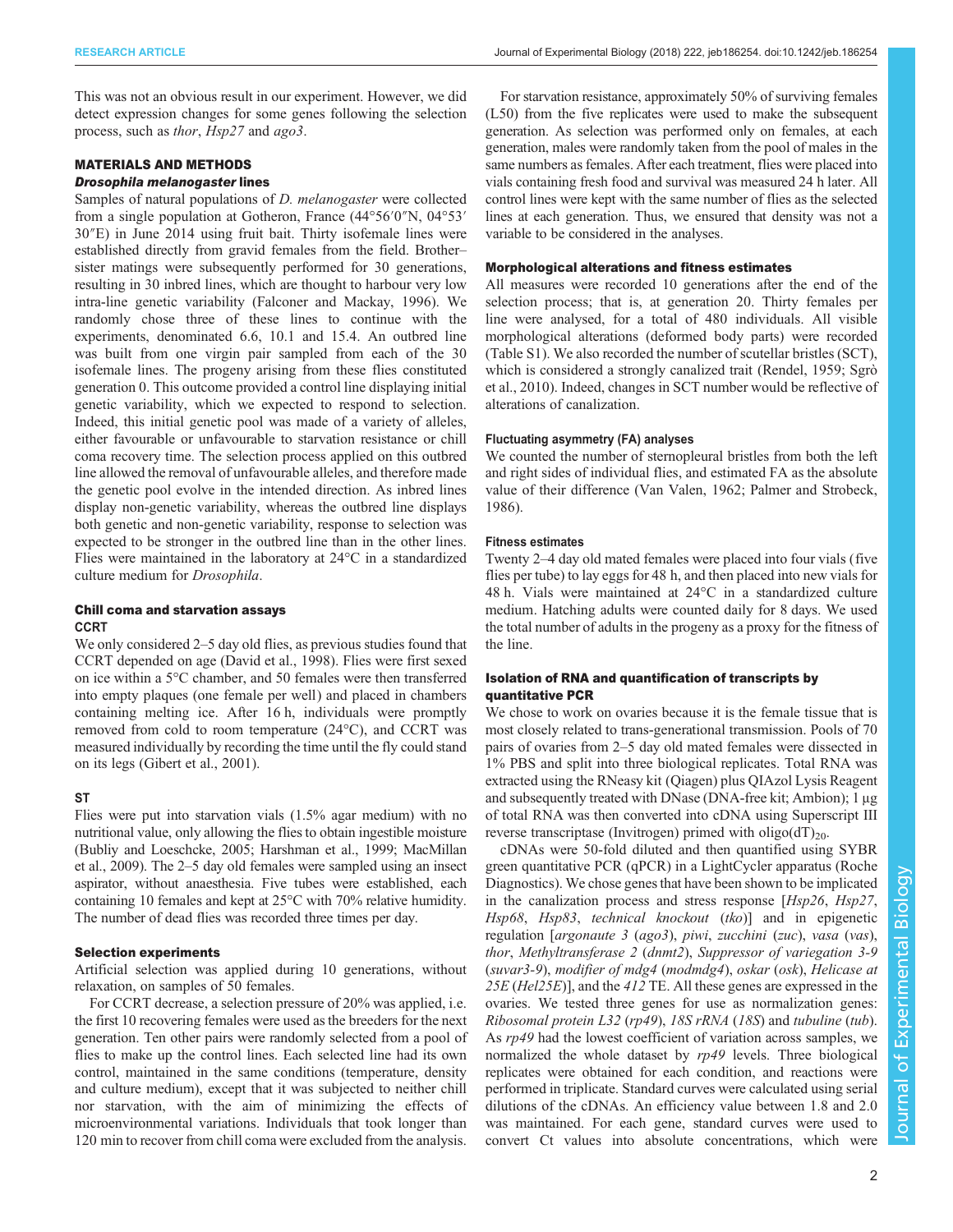subsequently divided by  $rp49$  absolute concentrations in each sample. Primer sequences are given in [Table S2.](http://jeb.biologists.org/lookup/doi/10.1242/jeb.186254.supplemental)

# Intra-line nucleotide diversity

To measure intra-line nucleotide diversity, we focused on one intron of the Adh gene. This gene is particularly well studied in Drosophila for diversity measures ([McDonald and Kreitman, 1991](#page-7-0)). Working on the intronic sequence gave us access to neutral diversity. We performed individual DNA extractions on five females per line using the NucleoSpin 96 Tissue Kit (Macherey Nagel, Düren, Germany) following the manufacturer's instructions. We PCR amplified a 453 bp region in the first intron of the Adh gene (FBgn0000055) (see [Table S2](http://jeb.biologists.org/lookup/doi/10.1242/jeb.186254.supplemental) for primer sequences). PCR products were directly sequenced using the Sanger procedure.

#### Statistical analyses

Estimates of the realized heritability for both traits were computed for each line by regression of the cumulative selection response (as a deviation from the control) on the cumulative selection differential based on the data from generation 0 to 10 [\(Falconer and Mackay,](#page-7-0) [1996](#page-7-0)). Because the resulting selected lines were derived from inbred lines with different genetic backgrounds, we computed heritability estimates for each line separately.

All statistical analyses were performed using R. Data were analysed using mixed models with line as a random effect. Models were implemented in R using the lmer function of the lme4 package.

#### **ST**

At each generation during the 10 generations of selection, we recorded the survival time of the first three dead flies in each vial. We could not wait until longevity was recorded to choose individuals that gave birth to the next generation, so we decided to make measurements on the same number of flies for each line to limit bias. We assessed the significance of the selection effect by comparing the null model [survival\_time∼(1|line)] with the complete model [survival\_time∼generation+(1|line)] (likelihood ratio test, d.f.=1). Next, we analysed intra-line behaviours using linear models (survival\_time∼generation). The strength of the selection effect was estimated by the corresponding slope.

#### **CCRT**

We recorded CCRT from generation 1 to 10 for the selected lines. Contrary to our expectations, CCRT increased instead of decreasing. Therefore, we started to record CCRT in control lines from generation 6, and, for unknown reasons, we noticed that CCRT also increased in control lines. To test the existence of a response to selection, we only used data obtained from generations 6 to 10, assessing the significance of the treatment by generation interaction by comparing the complete model [recovery\_time∼treatment× generation+(generation|line)] with the model without an interaction term [recovery time∼treatment+generation+(generation|line)] (likelihood ratio test,  $d.f.=1$ ). A negative interaction term for the selection treatment is expected if recovery time increases less in the selection condition compared with the control. We also analysed intra-line behaviours using linear models (recovery\_time∼ treatment×generation). The effect of the treatment by generation interaction corresponds to the difference between the respective slopes for the selection and control treatments.

# Gene expression levels

We assessed the significance of the selection effect by comparing the null model [expression∼(1|line)] with the complete model [expression∼treatment+(1|line)] (likelihood ratio test, d.f.=1). The corresponding P-values are provided in [Fig. 3](#page-5-0). We determined perline global patterns of variation between selection and control conditions using paired Wilcoxon tests on gene results.

# FA and fitness

We assessed the significance of a global effect of the selection procedure by comparing the null model <FA or fitness>∼(1|line) with the complete model <FA or fitness>∼treatment+(1|line) (likelihood ratio test,  $d.f.=1$ ). At the intra-line level, we compared the selection and control treatments using t-tests for FA and Wilcoxon tests for fitness estimates.

## RESULTS

## Response to selection

We used three inbred lines of *D. melanogaster* and one outbred line to test for selection response in two traits: reduced CCRT and starvation resistance (2759 and 3881 flies analysed, respectively). We used the outbred line as a positive control for response to selection as it is known that the traits of interest display a genetic basis [\(Falconer and Mackay, 1996\)](#page-7-0). As inbred lines display nongenetic variability, whereas the outbred line displays both genetic and non-genetic variability, response to selection was expected to be stronger in the outbred line than in the other lines.

Globally, we found weak, although significant, responses to our selection protocols. In the starvation assay, survival time significantly increased over time ( $\chi^2$ =15.5, P=8×10<sup>-5</sup>; generation effect=0.44). In the CCRT assay, the generation by treatment interaction was significant ( $\chi^2$ =30.5, P=3×10<sup>-8</sup>), with a negative effect (−2.5) due to selection, indicative of a relative shortening of recovery time along generations. However, in both selection experiments, we noticed a high inter-line variability, which we describe in more detail below.

As expected, the strongest response to selection for starvation resistance was observed for the outbred line (slope=1.09,  $P=2\times10^{-4}$ ) [\(Fig. 1](#page-3-0)A). Line 10.1 also responded to selection (slope= $0.63, P=0.003$ ). However, no significant response to selection could be detected in lines 6.6 (slope= $-0.07$ ,  $P=0.75$ ) and 15.4 (slope= $0.10$ ,  $P=0.48$ ).

We observed that CCRT increased significantly less across generations in the selected line than in the control for the outbred line and 10.1 (slope difference=−2.89, P=1×10−<sup>6</sup> and slope difference=−5.78,  $\overline{P}$ <10<sup>-7</sup>, respectively). The effect was not significant for line 15.4 (slope difference=0.42,  $P=0.62$ ). Missing data in line 6.6 prevented us from comparing slopes regarding the same generations ([Fig. 1](#page-3-0)B). We also noticed a high variability of the response across and within generations. Such oscillations are frequently observed in experimental selection protocols [\(Falconer](#page-7-0) [and Mackay, 1996\)](#page-7-0).

Strikingly, we noticed an absolute decrease of CCRT only in the selected outbred line. For both traits (ST and CCRT), we noticed that the outbred line displayed a strong response to selection, as expected. Inbred line 10.1 also showed some response to both selection processes. In contrast, line 15.4 did not significantly respond to selection for either of the traits. Line 6.6 was insensitive to starvation resistance selection. This illustrates the strong line effect in response to selection in inbred lines.

## Realized heritability estimates

Broad heritability values of cumulative realized heritability  $(ER)$  for CCRT and ST were estimated per line [\(Table 1\)](#page-3-0).

As expected, the outbred line presented the highest heritability estimates (0.20 for CCRT and 0.16 for ST). The heritability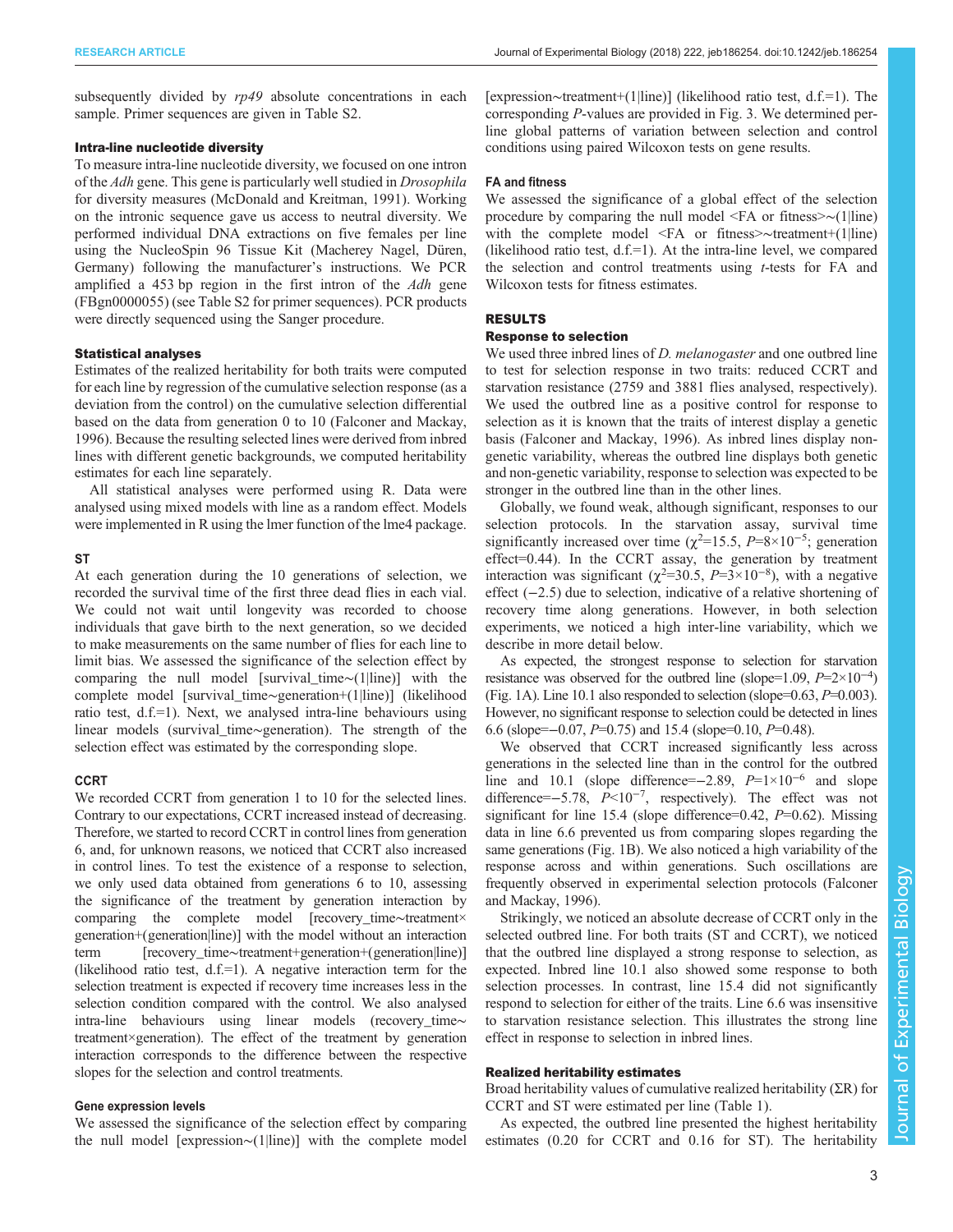<span id="page-3-0"></span>

Fig. 1. Phenotypic response to selection for starvation resistance and chill coma recovery time (CCRT). (A) Starvation resistance, measured as survival time (ST). (B) CCRT decrease. Blue: selected lines; grey: controls. Strain is given above the panels. \*\*P<0.01; \*\*\*P<0.001.

estimates for CCRT and ST were low and consistent with those estimated for most physiological or behavioural traits in outbred populations ([Mousseau and Roff, 1987](#page-7-0); [Roff, 1997](#page-7-0)).

#### Morphological alterations and fitness estimates

We analysed 30 females per line in both selection experiments and recorded the number of flies with visible morphological alterations (including deformed scutellar bristles). We did not detect any increase in the number of aberrant phenotypes in selected lines compared with control lines (Fisher's exact tests; [Table S3](http://jeb.biologists.org/lookup/doi/10.1242/jeb.186254.supplemental)). We also recorded the number of scutellar bristles and considered as an aberrant phenotype any number different from four. We did not detect any increase in the number of aberrant scutellar bristles following the selection process, except in the case of line 6.6 for CCRT selection (Fisher's exact tests; [Table S3](http://jeb.biologists.org/lookup/doi/10.1242/jeb.186254.supplemental)).

We could not detect any effect of selection on FA using the complete dataset (CCRT assay:  $\chi^2$ =0.99, P=0.319; ST assay:

## Table 1. Realized heritability estimates

| Line    | Trait       | $\Sigma R$ (±s.d.)   |
|---------|-------------|----------------------|
| 6.6     | <b>CCRT</b> | $0.069 \pm 0.043$ NS |
|         | ST          | $0.034\pm0.024$ NS   |
| 10.1    | <b>CCRT</b> | $0.092 \pm 0.018**$  |
|         | ST          | $0.132\pm0.045**$    |
| 15.4    | <b>CCRT</b> | $0.079 \pm 0.029$ *  |
|         | ST          | $0.073\pm0.009$ NS   |
| Outbred | <b>CCRT</b> | $0.199 \pm 0.043***$ |
|         | ST          | $0.157 \pm 0.021***$ |

 $\Sigma$ R is the mean obtained from the cumulative selection response. \*P<0.05,  $*P<0.01$ ,  $*P<0.001$ ; NS, not significant.

 $\chi^2$ =1.12, P=0.291). However, at the intra-line level, we detected a significant increase in FA of sternopleural bristle numbers for line 6.6 for both selection experiments (t-tests; CCRT: P=0.036; ST:  $P=0.031$ ) [\(Fig. 2\)](#page-4-0).

Fitness was not altered after the selection experiments (CCRT assay:  $\chi^2$ =1.18, P=0.278; ST assay:  $\chi^2$ =0.02, P=0.890), except for a significant decrease in line 6.6 selected for reduced CCRT (Wilcoxon test,  $P=0.03$ ; [Fig. 2B](#page-4-0)) and in line 15.4 selected for ST resistance (Wilcoxon test,  $P=0.03$ ) [\(Fig. 2A](#page-4-0)).

#### Expression level analysis

We quantified gene expression for a set of genes that could be involved in response to selection, genome stability or both. Our set included genes associated with stress, epigenetics and the Piwiinteracting RNA ( piRNA) pathway. These genes were chosen because a previous experiment showed that their expression levels were modified after chill coma and starvation stress in D. melanogaster and Drosophila simulans species (B.F.M., J.S.-O., M.F. and C.V., unpublished data). [Colinet et al. \(2010\)](#page-6-0) also showed an increase in the expression Hsp27 and other Hsp genes after a cold shock. We found that the selection process had an effect on the expression levels of some genes: *thor* in the CCRT assay ( $P=0.025$ ), and *thor* ( $P=0.007$ ),  $Hsp27$  ( $P=0.017$ ), modmdg4 ( $P=0.029$ ) and  $a\alpha\beta$  (P=0.016) in the starvation assay [\(Fig. 3\)](#page-5-0). Additionally, line 6.6 showed a significant global decrease in gene expression levels for cold treatment (Wilcoxon signed-rank test, V=135, P<10−<sup>4</sup> ), while line 10.1 and the outbred line showed an overall upregulation (Wilcoxon signed-rank tests,  $V=16$ ,  $P=0.005$ , and  $V=12$ ,  $P=0.002$ , respectively).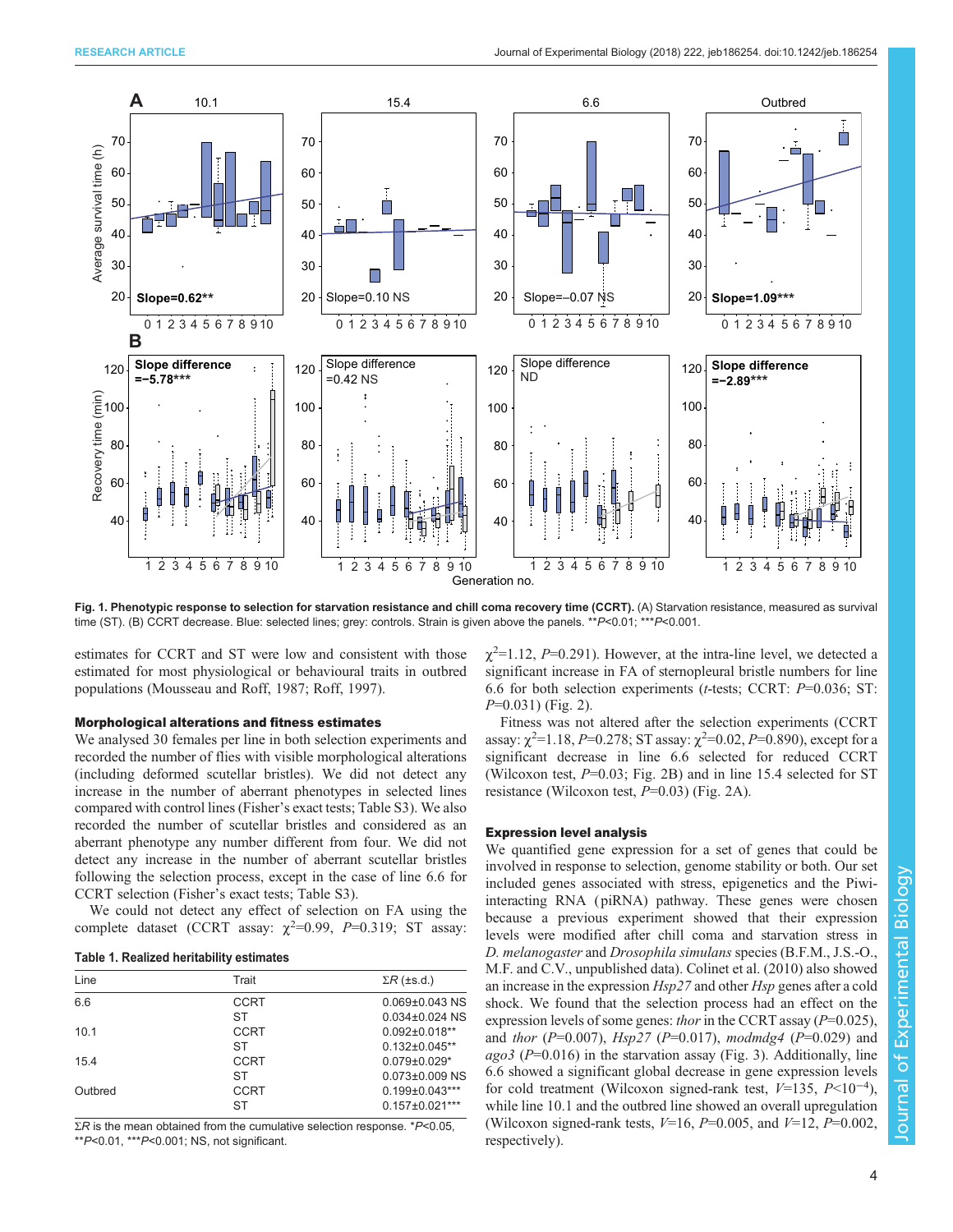<span id="page-4-0"></span>

Fig. 2. Fitness estimates and fluctuating asymmetry (FA) index for ST and CCRT decrease. Number of offspring and FA index for (A) ST and (B) CCRT decrease. C, control; S, selection. Strain is given above the panels. \*P<0.05.

## Intra-line genetic diversity

We sequenced a portion of the first intron of the Adh gene to assess genetic diversity within lines. All sequences retrieved from line 6.6 (16 sequences) and line 15.4 (15 sequences) were 100% identical. Among the sequences retrieved from line 10.1 (17 sequences), we found two variants that differed by five single-nucleotide polymorphisms (SNPs) and a short indel. Among the sequences retrieved from the outbred line, only eight were analysable because of a high proportion of heterozygotes, and these matched the same

two variants as recorded in line 10.1. Such genetic diversity is expected in the outbred line.

# **DISCUSSION**

## Response to selection is moderate in Drosophila inbred lines

In this study, we performed artificial selection experiments on inbred lines of D. melanogaster to affect resistance to chill exposure and nutrient restriction. In the absence of genetic variation, we expected selection to be inefficient, unless non-genetic variability can also be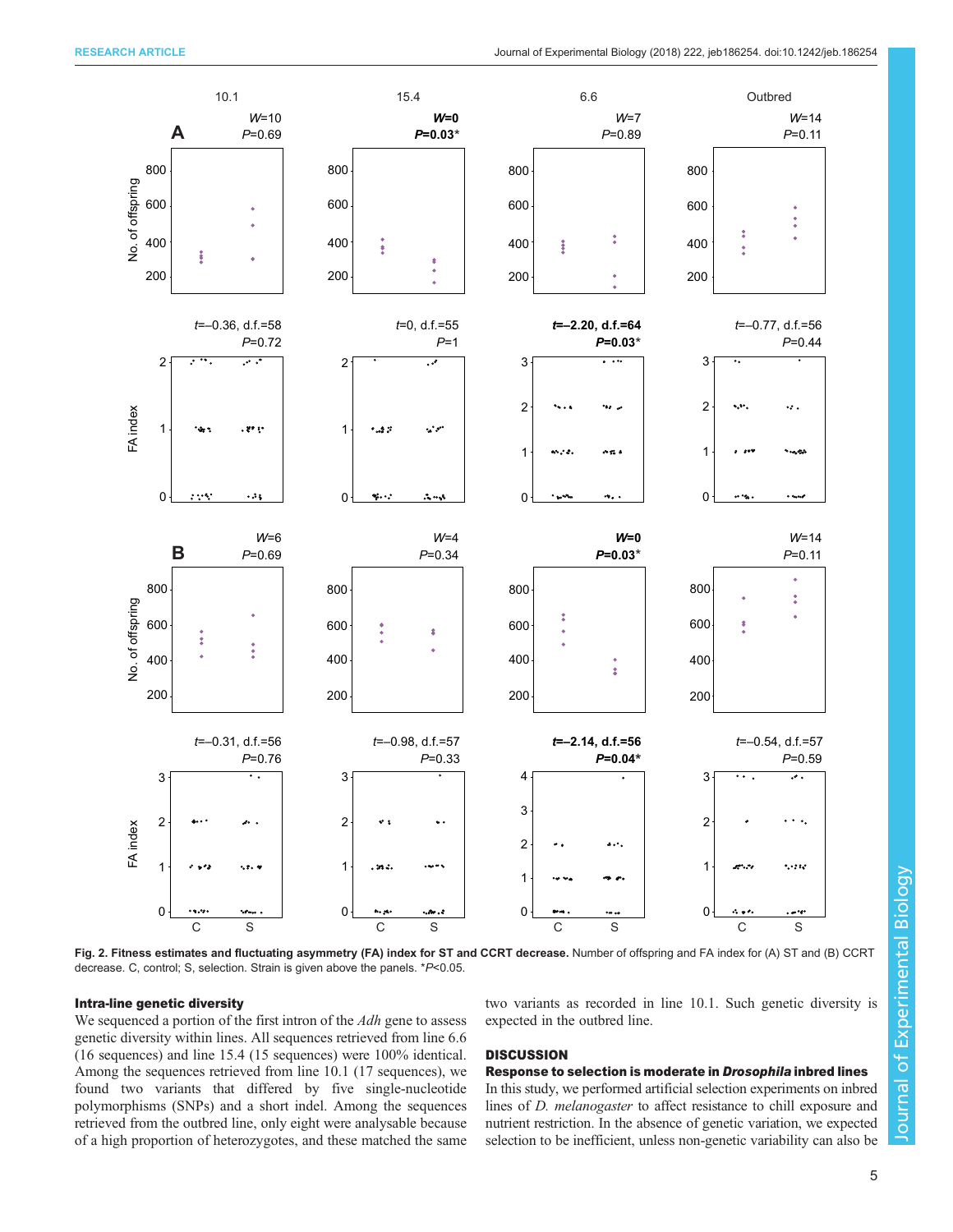<span id="page-5-0"></span>



inherited. As far as we know, this is the first study of selection on traits performed on inbred lines of insects of a natural origin. Apart from this study, and using D. melanogaster transgenic lines, [Ciabrelli et al.](#page-6-0) [\(2017\)](#page-6-0) recently successfully performed divergent selection for eye colour determined by alternative epialleles, as defined by differential levels of H3K27me3 on a mini-white construct.

We observed responses to selection only in lines for which we cannot exclude genetic variation. This prevents us from concluding that we managed to select non-genetic variation. As expected, the response to selection was more intense in the case of the outbred line than in any one of the inbred lines. Heritability estimates were low and consistent with those estimated for most physiological or behavioural traits in natural populations ([Mousseau and Roff, 1987](#page-7-0); [Scheiner and Callahan, 1999](#page-7-0); [Scheiner et al., 2000; Gerken et al.,](#page-7-0) [2016](#page-7-0)). Such low estimates were expected in inbred lines.

We established that the selection processes had an effect on gene expression for some genesinvolvedin the stress response, epigenetics and TE control. It has already been shown that direct and indirect responses to selection can affect several sets of genes with different pleiotropic effects [\(Mackay, 2014](#page-7-0)). In the present study, we detected upregulation of modmdg4 and ago3 in the CCRT assay, downregulation of thor in both assays, and downregulation of Hsp27 in the starvation assay.

# The response to selection is line dependent

We noticed variability across lines in the intensity of the response to selection, which we propose is partly related to the extent and nature of the epigenetic variability specific to each line. Such line variability was also observed regarding gene expression measures: the selection process induced changes in expression profiles; however, these changes were line dependent, as expected for independent inbred lines ([England et al., 2003\)](#page-7-0).

In addition, we noticed a large variability of responses across and within generations ([Fig. 2](#page-4-0)). Such oscillations are frequently observed in experimental selection protocols and are particularly observed in populations with low genetic load ([Falconer and](#page-7-0) [Mackay, 1996](#page-7-0)), which is probably not the case for the inbred lines. [Morgante et al. \(2015\)](#page-7-0) showed that a large phenotypic plasticity existed within lines from a natural population of *D. melanogaster*, which they called micro-environmental plasticity. Our data suggest that such within-line variability exists, which could be due to variability in the non-genetic component of phenotypic plasticity, but we cannot exclude residual genetic variability. Indeed, despite a large number of sibling mating crosses, inbred lines probably carry residual polymorphism. [Ciabrelli et al. \(2017\)](#page-6-0) performed deep-sequencing of the genomes of their inbred lines and reported hundreds of thousands of polymorphisms in each line. However, based on sequence analyses, they claim that these differences do not account for the observed phenotypic differences. Here, the data that we have on a limited genetic loci suggest that genetic variability may be somehow higher for line 10.1 than for lines 6.6 and 15.4. Thus, we cannot exclude the possibility that the larger response to selection observed in 10.1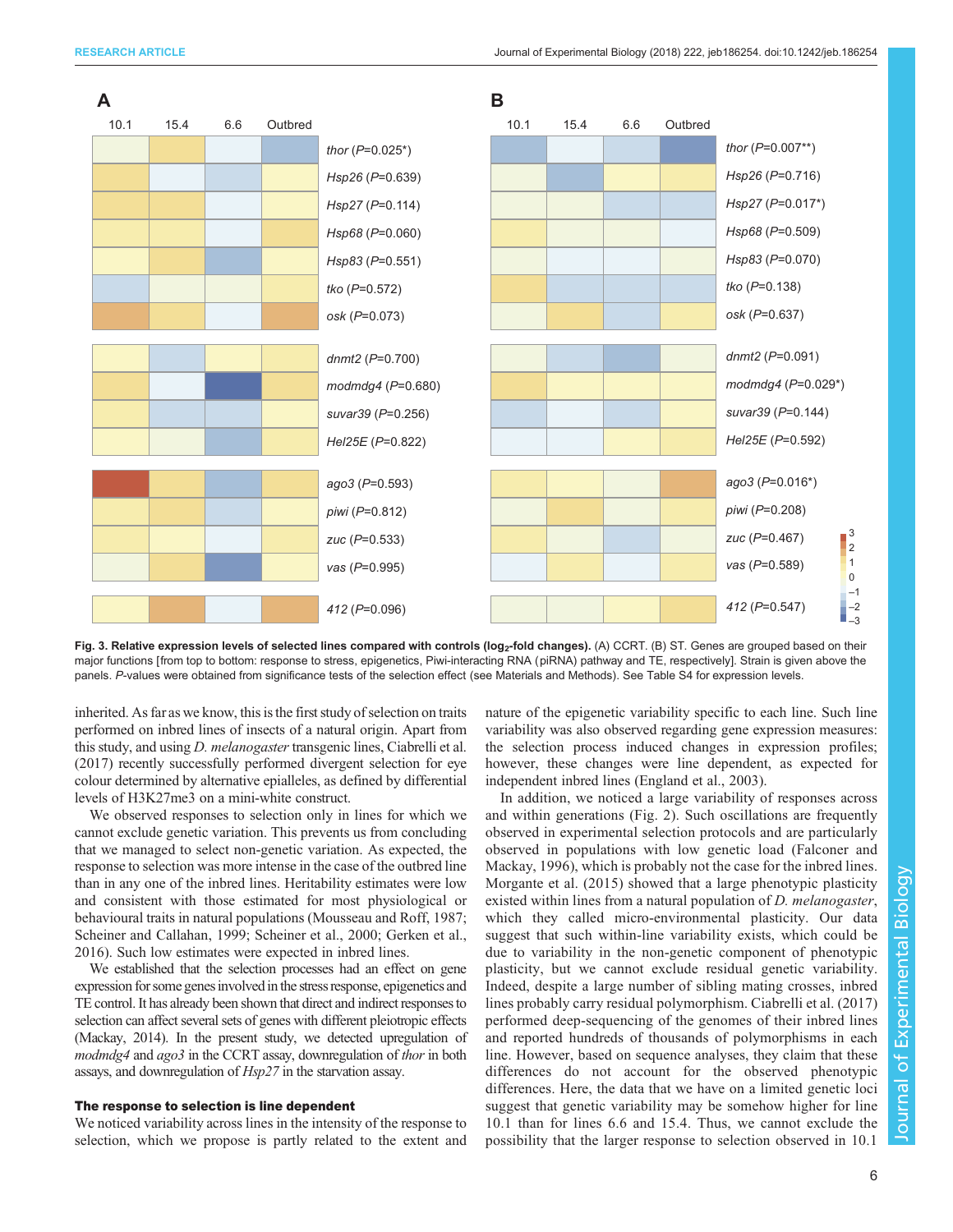<span id="page-6-0"></span>compared with the other inbred lines is related to a higher level of residual genetic variability.

#### Implications for fitness and buffering mechanisms

Several studies have described stress-induced variation through natural and artificial selection (Badyaev, 2005), but very few have suggested that artificial selection could be considered a stress (see Belyaev, 1979; Belyaev et al., 1985; [Trut, 1999,](#page-7-0) for selection on tame behaviour in the silver fox). In ongoing work in our group, we observed that selection experiments in Drosophila populations presented occurrences of aberrant phenotypes, significant FA index and alterations of canalized traits such as the number of scutellar bristles (B.F.M., unpublished data). Therefore, artificial selection may lead to fitness decreases and impairment of buffering mechanisms. We suspect alteration in the buffering mechanism following the selection protocol only in strains 6.6 and 15.4. In line 6.6, both selection procedures led to an increase in the number of aberrant scutellar bristles, an increase in FA levels and a decrease in fitness. The fitness of line 15.4 decreased following starvation selection. No morphological alterations were detected for both 10.1 and the outbred line. One possible explanation is that the potential of response to selection, regardless of its mechanism, did not reach its plateau for both traits. Therefore, the environmental perturbations applied did not overcome the buffering mechanisms, while the cryptic genetic variation revealed by strain 6.6 indicates a possible rupture in some canalization processes ([Dworkin, 2005](#page-7-0)).

Indeed, we noticed that lines displaying the weakest response to selection were also those that had impaired buffering mechanisms and fitness decreases. This was mostly line 6.6 but also line 15.4 to a more limited extent. In contrast, line 10.1 responded to selection and showed no buffering impairment nor fitness decrease. In addition, line 6.6 displayed an overall decrease in the expression levels of most studied genes following the selection process, while line 10.1 mostly upregulated the studied genes. Together, all these elements may indicate that line 6.6 is unable to trigger stress response pathways, which results in an inability to respond to selection and deleterious buffering impairments. These data should be considered as possible clues, as we did not measure the expression of genes – namely, stress response genes – after a stress stimulus.

#### Conclusion

We hypothesized that selection could act upon non-genetic inheritance (e.g. upon an epigenetic methylation pattern or a chromatin structure), which introduces a conceptual similarity between non-genetic and genetic inheritance. Non-genetic variability could arise randomly (e.g. as an epimutation) and subsequently be exposed to selection so that it follows similar dynamics to those of ordinary genetic variants. Many studies address questions about the prevalence of non-genetic effects in natural conditions and their inheritance mechanisms, such as epigenetics (Cubas et al., 1999; [Vaughn et al., 2007](#page-7-0); Bossdorf et al., 2008; Bossdorf and Zhang, 2011; [Zhang et al., 2013](#page-7-0); Cortijo et al., 2014; [Tricker, 2015](#page-7-0); [Heard and Martienssen, 2014;](#page-7-0) Ciabrelli et al., 2017). Contrary to what is known from plants, our results demonstrate that selection of non-genetic variation is not straightforward in Drosophila. One inbred line showed a response to starvation selection, but this line appears to have residual standing genetic variation. We observed a line-dependent weak response to selection, accompanied by some changes in gene expression and buffering mechanisms. For example, the expression level of  $ago3$ , a gene involved in TE silencing through the piRNA pathway, was affected by the selection process. We speculate that these differences were maintained after the release of selection, which would indicate a

transmission across generations. The transmission of epigenetic marks could explain the final phenotype after selection.

We note that, to accurately disentangle genetic from non-genetic compounds on the phenotypes of lines subjected to selection, we must be able to strictly control genetic variance. As seen with our data, this approach is nearly impossible. In future experiments, a knowledge of the genomic sequences before and after selection will be fundamental. With this work, we hope to provide some clues on the difficulties of clearly demonstrating the ability to select for nongenetic variability. The current advances in high throughput sequencing should help us to delve further into these issues.

#### Acknowledgements

We thank E. Desouhant, I. Amat and P. Gibert for helpful discussion.

#### Competing interests

The authors declare no competing or financial interests.

#### Author contributions

Conceptualization: M.F., C.V.; Methodology: B.F.M., J.S.-O., M.F.; Validation: H.M., N.B., S.M.; Formal analysis: S.M., M.F.; Investigation: B.F.M., J.S.-O., H.M., N.B., M.F.; Writing - original draft: B.F.M., C.V.; Writing - review & editing: C.V.; Supervision: M.F., C.V.; Project administration: C.V.; Funding acquisition: C.V.

#### Funding

This work was supported by Agence Nationale de la Recherche (grant Exhyb ANR-14-CE19-0016-01 to C.V.), Centre National de la Recherche Scientifique, Institut Universitaire de France (grant to C.V.), the Fondation pour la Recherche Médicale (DEP20131128536) and Conselho Nacional de Desenvolvimento Científico e Tecnológico (grant 203548/2014-0) to B.F.M.

#### Supplementary information

Supplementary information available online at <http://jeb.biologists.org/lookup/doi/10.1242/jeb.186254.supplemental>

#### References

- [Ayrinhac, A., Debat, V., Gibert, P., Kister, A.-G., Legout, H., Moreteau, B.,](http://dx.doi.org/10.1111/j.0269-8463.2004.00904.x) Vergilino, R. and David, J. R. [\(2004\). Cold adaptation in geographical](http://dx.doi.org/10.1111/j.0269-8463.2004.00904.x) populations of Drosophila melanogaster[: phenotypic plasticity is more important](http://dx.doi.org/10.1111/j.0269-8463.2004.00904.x) [than genetic variability.](http://dx.doi.org/10.1111/j.0269-8463.2004.00904.x) Funct. Ecol. 18, 700-706.
- Badyaev, A. V. [\(2005\). Stress-induced variation in evolution: from behavioural](http://dx.doi.org/10.1098/rspb.2004.3045) [plasticity to genetic assimilation.](http://dx.doi.org/10.1098/rspb.2004.3045) Proc. R. Soc. B 272, 877-886.
- Belyaev, D. K. [\(1979\). Destabilizing selection as a factor in domestication.](http://dx.doi.org/10.1093/oxfordjournals.jhered.a109263) J. Hered. 70[, 301-308.](http://dx.doi.org/10.1093/oxfordjournals.jhered.a109263)
- [Belyaev, D. K., Plyusnina, I. Z. and Trut, L. N.](http://dx.doi.org/10.1016/0168-1591(85)90015-2) (1985). Domestication in the silver [fox \(Vulpes fulvus Desm\): changes in physiological boundaries of the sensitive](http://dx.doi.org/10.1016/0168-1591(85)90015-2) [period of primary socialization.](http://dx.doi.org/10.1016/0168-1591(85)90015-2) Appl. Anim. Behav. Sci. 13, 359-370.
- Bossdorf, O. and Zhang, Y. [\(2011\). A truly ecological epigenetics study.](http://dx.doi.org/10.1111/j.1365-294X.2011.05044.x) Mol. Ecol. 20[, 1572-1774.](http://dx.doi.org/10.1111/j.1365-294X.2011.05044.x)
- [Bossdorf, O., Richards, C. L. and Pigliucci, M.](http://dx.doi.org/10.1111/j.1461-0248.2007.01130.x) (2008). Epigenetics for ecologists. Ecol. Lett. 11[, 106-115.](http://dx.doi.org/10.1111/j.1461-0248.2007.01130.x)
- Bubliy, O. A. and Loeschcke, V. [\(2005\). Correlated responses to selection for](http://dx.doi.org/10.1111/j.1420-9101.2005.00928.x) [stress resistance and longevity in a laboratory population of](http://dx.doi.org/10.1111/j.1420-9101.2005.00928.x) Drosophila [melanogaster](http://dx.doi.org/10.1111/j.1420-9101.2005.00928.x). J. Evol. Biol. 18, 789-803.
- Ciabrelli, F., Comoglio, F., Fellous, S., Bonev, B., Ninova, M., Szabo, Q., Xuéreb, [A., Klopp, C., Aravin, A., Paro, R. et al.](http://dx.doi.org/10.1038/ng.3848) (2017). Stable Polycomb-dependent [transgenerational inheritance of chromatin states in](http://dx.doi.org/10.1038/ng.3848) Drosophila. Nat. Genet. 49, [876-886.](http://dx.doi.org/10.1038/ng.3848)
- [Colinet, H., Lee, S. F. and Hoffman, A. A.](http://dx.doi.org/10.1111/j.1742-4658.2009.07470.x) (2010). Temporal expression of heat [shock genes during cold stress and recovery from chill coma in adult](http://dx.doi.org/10.1111/j.1742-4658.2009.07470.x) Drosophila [melanogaster](http://dx.doi.org/10.1111/j.1742-4658.2009.07470.x). FEBS J. 277, 174-185.
- [Conine, C. C., Moresco, J. J., Gu, W., Shirayama, M., Conte, D., Jr, Yates, J. R., III](http://dx.doi.org/10.1016/j.cell.2013.11.032) and Mello, C. C. [\(2013\). Argonautes promote male fertility and provide a paternal](http://dx.doi.org/10.1016/j.cell.2013.11.032) [memory of germline gene expression in](http://dx.doi.org/10.1016/j.cell.2013.11.032) C. elegans. Cell 155, 1532-1544.
- [Cortijo, S., Wardenaar, R., Colome](http://dx.doi.org/10.1126/science.1248127)́-Tatché, M., Gilly, A., Etcheverry, M., [Labadie, K., Caillieux, E., Hospital, F., Aury, J.-M., Wincker, P. et al.](http://dx.doi.org/10.1126/science.1248127) (2014). [Mapping the epigenetic basis of complex traits.](http://dx.doi.org/10.1126/science.1248127) Science 343, 1145-1148.
- Cubas, P., Vincent, C. and Coen, E. [\(1999\). An epigenetic mutation responsible for](http://dx.doi.org/10.1038/43657) [natural variation in floral symmetry.](http://dx.doi.org/10.1038/43657) Nature 401, 157-161.
- [David, R. J., Gibert, P., Pla, E., Petavy, G., Karan, D. and Moreteau, B.](http://dx.doi.org/10.1016/S0306-4565(98)00020-5) (1998) Cold stress tolerance in Drosophila[: analysis of chill coma recovery in](http://dx.doi.org/10.1016/S0306-4565(98)00020-5) D. melanogaster. [J. Therm. Biol.](http://dx.doi.org/10.1016/S0306-4565(98)00020-5) 23, 291-299.